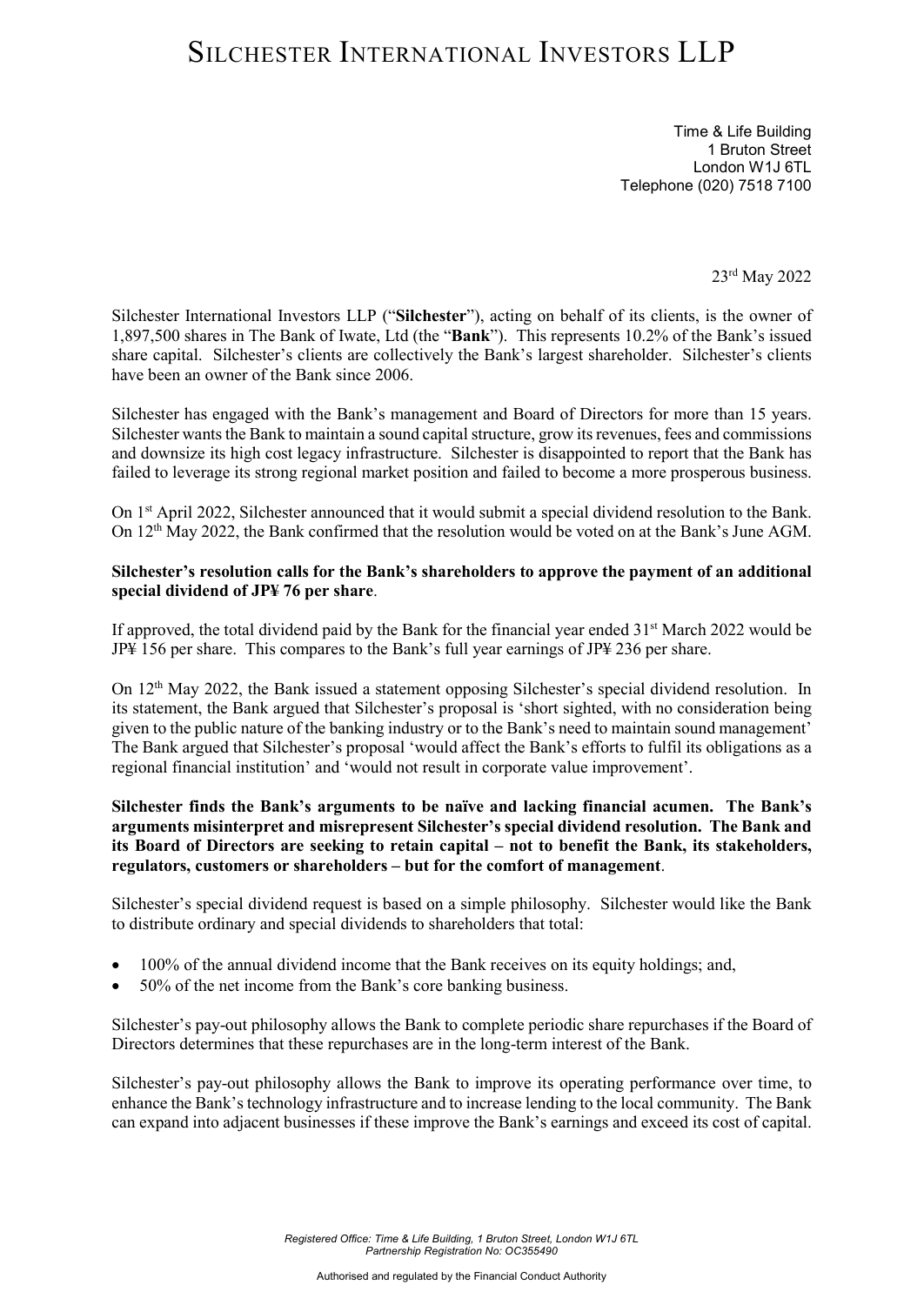### **Silchester's approach ensures that the Bank retains a fair share of the available earnings generated by the Bank's core lending and banking activities. Silchester's approach allows shareholders to benefit from all dividend income collected on the Bank's equity holdings.**

Silchester notes that the Bank repurchased JP\\$ 0.5bn of shares during the  $31<sup>st</sup>$  March 2022 financial year and intends to pay JP¥ 80 per share of dividends. If the special dividend resolution is approved, the Bank will retain around **20%** of its consolidated earnings for the 31st March 2022 financial year.

### **Silchester's approach does not adversely impact the Bank's financial solvency or the Bank's ability to meet its obligations as a regional financial institution.**

- The Bank's capital adequacy ratio stands at  $11.6\%$ . This compares to an average capital adequacy ratio of 9.6% for Japan's regional banks and a minimum regulatory requirement of 4%. Contrary to the Bank's 12<sup>th</sup> May 2022 statement, the Bank's solvency ratios will not decline following the payment of a special dividend.
- The Bank benefits from excess customer deposits. If the Bank wishes to increase lending volumes to individuals, local businesses and governmental bodies, it can do so. Any lending must be done prudently and profitably. Contrary to the Bank's 12<sup>th</sup> May 2022 statement, the Bank's ability to expand its lending book and meet community obligations will not be impaired following the payment of a special dividend.
- Silchester's approach does not require the Bank to dispose of its equity holdings. Silchester is simply asking the Bank to distribute the dividends from these equity holdings to shareholders. If the Bank independently chooses to sell one or more of its equity holdings, the proceeds of these sales should be distributed to shareholders via special dividends or opportunistic share repurchases.
- The Bank previously argued that the Bank needed to retain its equity holdings to preserve customer relationships. Silchester notes that the Bank's equity portfolio includes holdings in companies such as Nippon Sanso and Mitsubishi UFJ Financial Group. Silchester notes that the value of the Bank's equity holdings currently exceeds the Bank's market capitalisation.

### **Silchester's approach forces the Bank and its Board of Directors to adopt a more appropriate capital allocation discipline. This provides the following medium and long term benefits:**

- The Bank is more likely to improve its ROE and cover its cost of capital. Over the past decade, the Bank has delivered a ROE of approximately 3.2%. The Bank's ROE has lagged the ROEs delivered by other Japanese companies including other regional banks. The Bank's poor ROE arises from disappointing earnings, an excessively high cost-income ratio and excess capital retention. A low ROE is harmful to the Bank's owners, its stakeholders and the broader community. Low ROEs destroy corporate value over time.
- The Bank's reputation will improve. The Bank hopes to provide financial consultancy services to local businesses. To do so, the Bank and its Board of Directors must be seen to be responsible stewards of capital. Responsible stewards of capital display appropriate capital allocation policies.
- The Bank will increase returns to shareholders via a combination of stable ordinary dividends and ad hoc special dividends. The Bank's primary owners are Japanese. These include individuals, families, insurance companies, pension plans, corporations and government bodies. Many of these are located in the Iwate Prefecture. Japanese shareholders rely on the Bank to grow its dividends. Higher dividends allow shareholders to meet their own financial obligations.

Silchester encourages all shareholders to carefully consider the special dividend proposal. Silchester encourages all shareholders to vote in favour of the special dividend proposal. The special dividend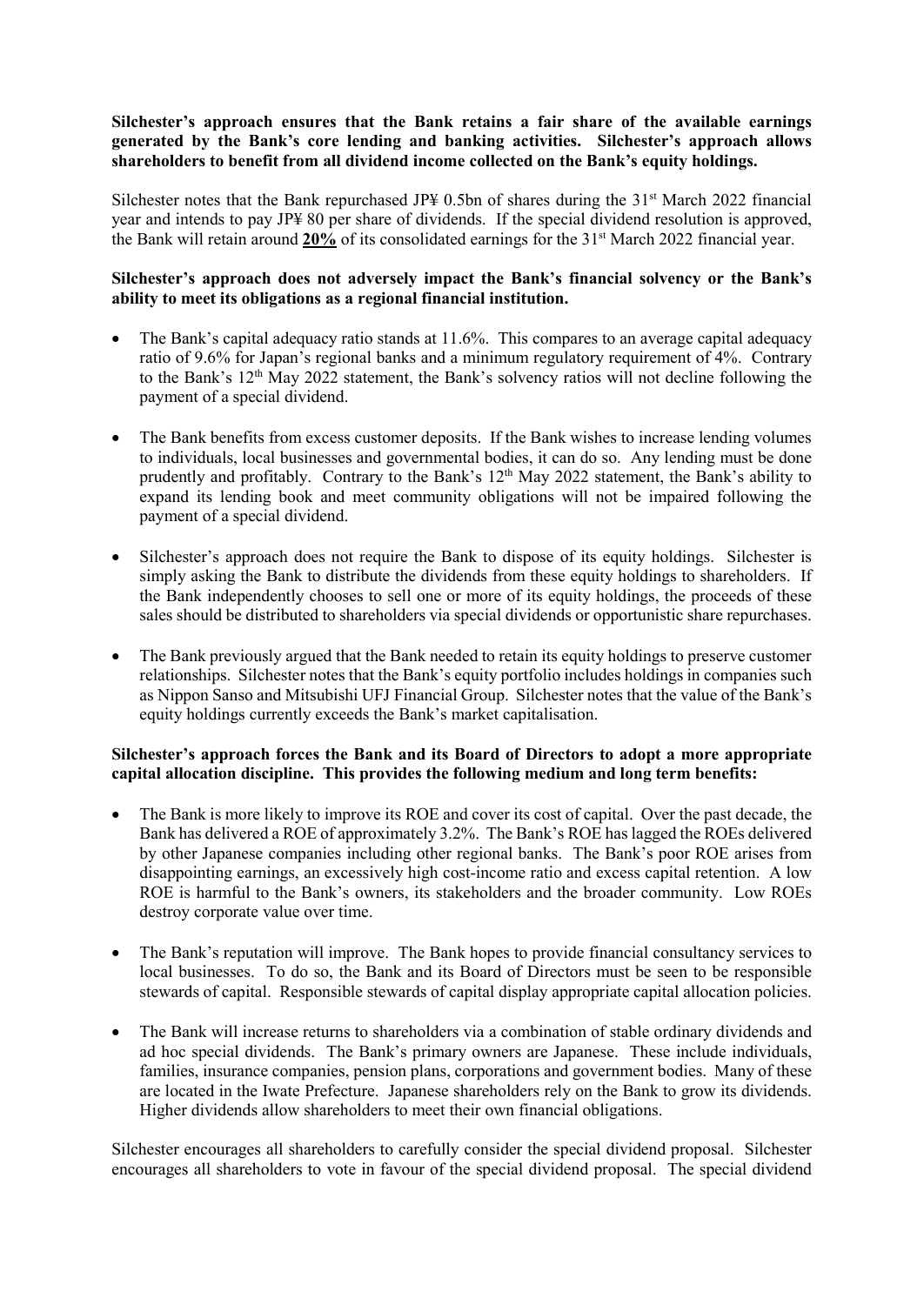proposal gives all shareholders the right to express their views on the performance of the Bank and its management. A vote in favour of the special dividend resolution provides the Board of Directors with guidance on the Bank's future capital allocation policies and holds them accountable for its execution.

Please contact Tim Linehan (tlinehan $@silehester.com$ ) with questions on this press release.

### **About Silchester**

Silchester is a UK based asset management firm. Silchester invests client moneys in publicly traded non-US equity securities using a bottom up, value based, investment approach. Silchester is a 'longonly' manager. Silchester does not short securities, utilise derivatives or invest in convertible instruments. Silchester seeks to invest in companies trading cheaply relative to their assets, earnings or dividends. Silchester has been invested in Japanese equity securities since 1995.

Silchester is the appointed investment manager for several large commingled funds. One of these commingled funds is the Silchester International Investors International Value Equity Trust. The Northern Trust Company acts as the custodian for this commingled fund. The Northern Trust Company holds the shares for this commingled fund in a nominee account called Northern Trust Company AVFC Re: Silchester International Investors International Value Equity Trust. The Northern Trust Company has provided Silchester with a power of attorney granting Silchester the authority, as investment manager, to introduce the special dividend proposal. The Northern Trust Company is not otherwise involved with this proposal.

Silchester is not an 'activist' investor. Silchester is a fiduciary for its client assets and takes its corporate governance obligations seriously. Silchester will engage with portfolio companies where appropriate.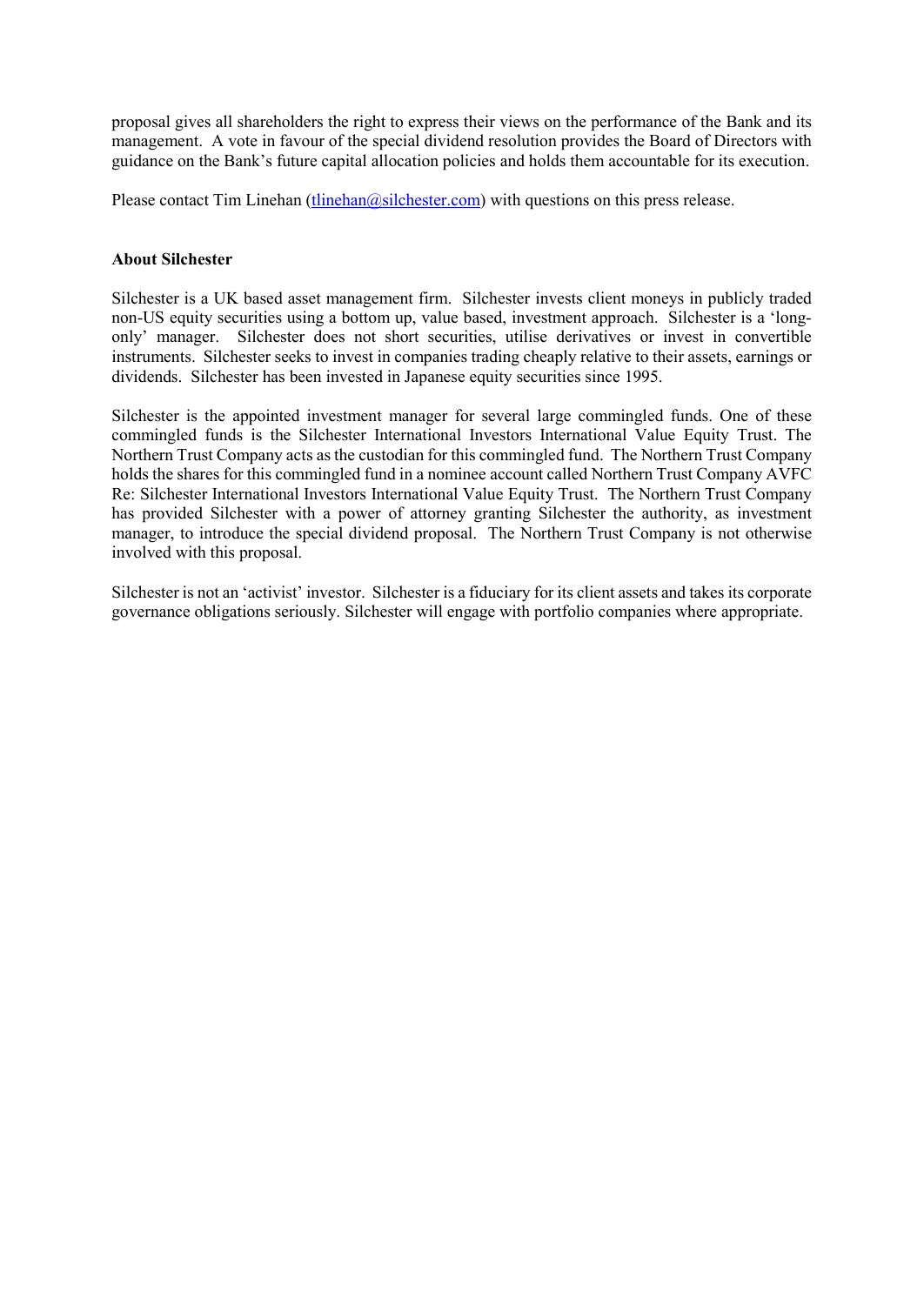# SILCHESTER INTERNATIONAL INVESTORS LLP

Time & Life Building 1 Bruton Street London W1J 6TL Telephone (020) 7518 7100 Facsimile (020) 7491 7495

Silchester International Investors LLP ("**Silchester**"), acting on behalf of its clients, is the owner of 1,897,500 shares in The Bank of Iwate, Ltd (the "**Bank**"). This represents 10.2% of the Bank's issued share capital. Silchester's clients are collectively the Bank's largest shareholder. Silchester's clients have been an owner of the Bank since 2006.

Silchester has engaged with the Bank's management and Board of Directors for more than 15 years. Silchester wants the Bank to maintain a sound capital structure, grow its revenues, fees and commissions and downsize its high cost legacy infrastructure. Silchester is disappointed to report that the Bank has failed to leverage its strong regional market position and failed to become a more prosperous business.

Silchester is disappointed to report that the Bank's Board of Directors has failed to put an appropriate capital allocation discipline in place. This, coupled with operational inefficiencies, means that the Bank has failed to deliver a return on equity ("**ROE**") approaching 10%. A low ROE is particularly harmful to the Bank's owners. The Bank's primary owners are Japanese. These include insurance companies, pension plans, corporate treasuries, government bodies and individuals. Japanese shareholders, like Silchester's clients, rely on the Bank to grow its dividends and increase its ROE.

In the financial year ended 31<sup>st</sup> March 2021, the Bank earned JP¥ 3 billion of net income. The Bank generated a ROE below 2%. Of the JP¥ 3 billion, approximately JP¥ 1.5 billion originated from the Bank's core banking activities. Another JP¥ 1.5 billion was collected as dividend income on the Bank's equity holdings. Based on public information, the Bank maintains a significant investment portfolio, including equity holdings in companies such as Nippon Sanso and Mitsubishi UFJ Financial Group. These are not needed to maintain customer relationships. Based on public information, the value of the Bank's equity holdings exceeds the Bank's market capitalisation.

For the year ended  $31<sup>st</sup>$  March 2022, the Bank is forecasting net income of JP\# 4.2 billion. The Bank will generate a ROE of around 2%. The Bank has not disclosed the dividends that the Bank is expected to receive from its equity holdings during the year ended 31<sup>st</sup> March 2022. Absent this information, Silchester assumes that similar dividends will be received (JP¥ 1.5 billion) as in prior financial years.

**On 7th February 2022, Silchester formally asked that the Bank to modify its dividend distribution policy.** To minimise further damage to the Bank and its owners, Silchester asked the Bank to distribute ordinary and special dividends to shareholders that total:

- 100% of the annual dividend income that the Bank receives on its equity holdings; and,
- 50% of the net income from the Bank's core banking business.

Silchester's proposed pay-out policy would ensure that the Bank retains a fair share of the available earnings generated by the Bank's core lending and banking activities. It would give the Bank sufficient financial flexibility to expand its banking businesses. This dividend pay-out policy allows the Bank's shareholders to benefit from all of the dividend income collected on the Bank's equity holdings. Adopting this dividend pay-out policy does not adversely affect the Bank and/or harm its future business prospects. It does not jeopardise the Bank's ability to meet solvency requirements, to work with its customers and/or to meet its obligations to stakeholders in the broader Iwate Prefecture.

The Bank and, its Board of Directors, rejected Silchester request. **The Board of Directors seeks to continue with the same value destructive approach the Bank has followed for more than 15 years.**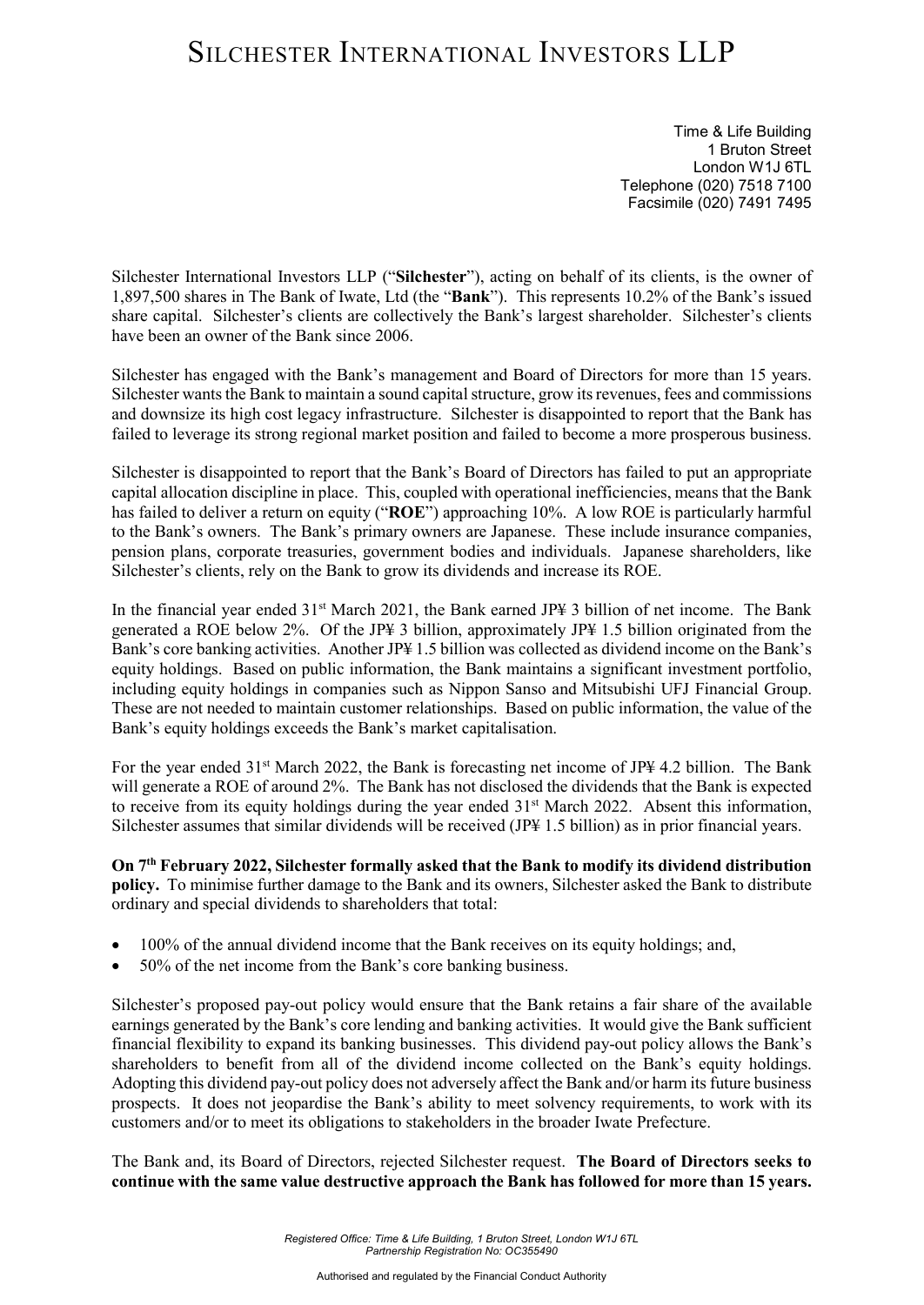On 24<sup>th</sup> March 2022, the Bank announced that it would increase the final dividend for the 31<sup>st</sup> March 2022 financial year by JP¥ 20 per share. The Bank announced that a total of JP¥ 80 per share of dividends would be paid in a financial year where the Bank forecasts earnings of JP¥ 227 per share.

### **The Bank's current dividend distribution policy is insufficient and, if uncorrected, will result in further harm to the Bank's owners, including its Japanese shareholders.**

On 1st April 2022, Silchester advised the Bank that Silchester intends to submit a formal demand letter. Silchester's demand letter will require the Bank to add a special dividend proposal to the Bank's annual general meeting agenda which will occur in June 2022.

#### **If Silchester's proposal is approved by shareholders, an additional special dividend of JP¥ 76 per**  share will be paid to all shareholders of record as of  $30<sup>th</sup>$  September 2022.

The total dividend paid by the Bank with respect to the financial year ended 31<sup>st</sup> March 2022 would be JP¥ 156 per share versus the Bank's JP¥227 per share earnings forecast.

Silchester will work with the Bank to ensure that the special dividend proposal is properly presented in the Bank's AGM material. Silchester has asked the Bank to publicly announce that Silchester has submitted the special dividend proposal. Silchester has asked the Bank to publish the contents of the demand letter by posting it on TDnet, the Bank's website and/or by other equivalent means.

Silchester encourages all shareholders to carefully consider the special dividend proposal. Silchester encourages all shareholders to vote in favour of the special dividend proposal. The special dividend proposal will give all shareholders the right to express their views on the performance of the Bank and its management. A vote in favour of the special dividend resolution will provide the Board of Directors with guidance on the Bank's future capital allocation and dividend distribution policies.

Please contact Tim Linehan (tlinehan  $\omega$ silchester.com) with questions on this press release.